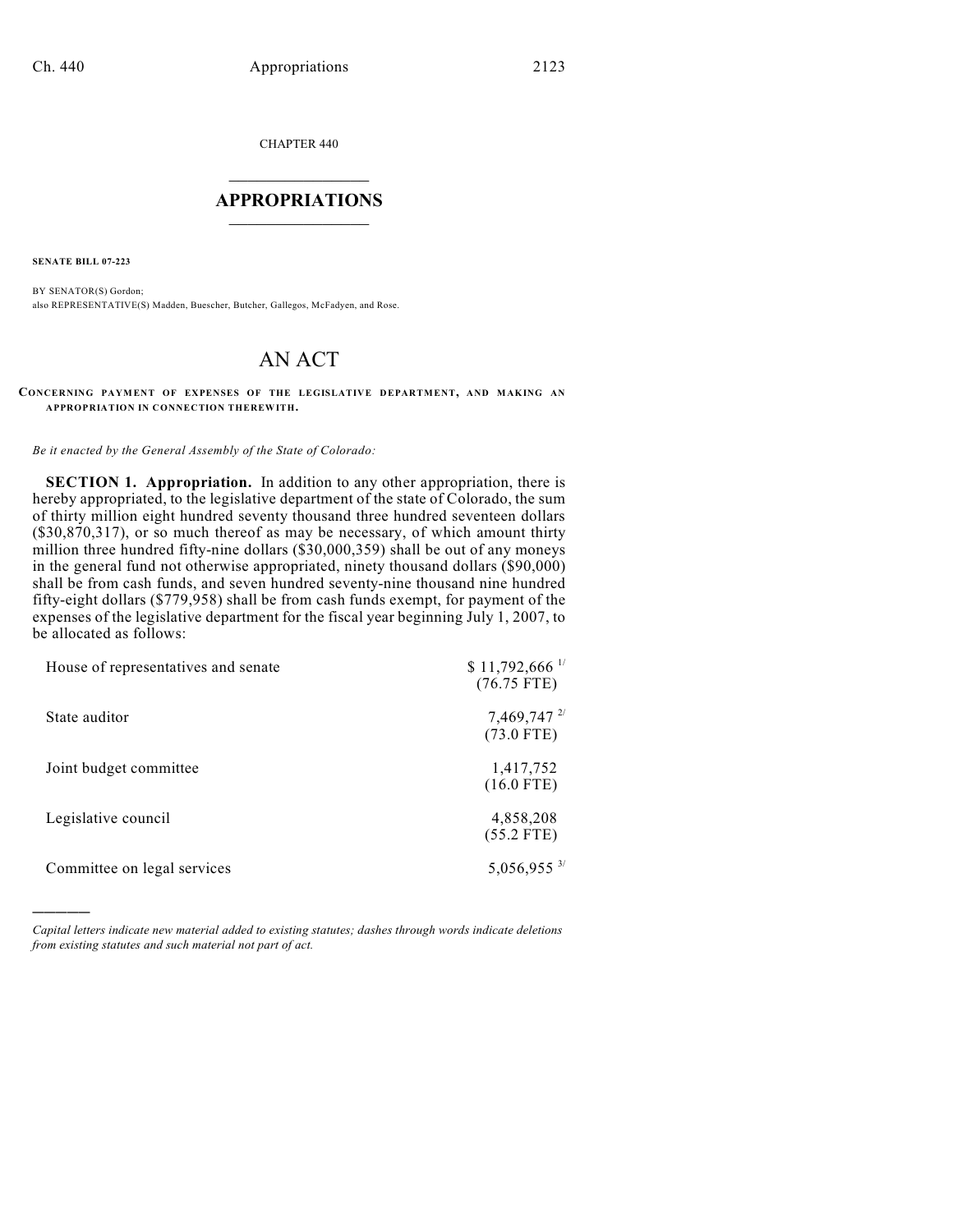| 2124                                                        | Appropriations                              | Ch. 440      |
|-------------------------------------------------------------|---------------------------------------------|--------------|
|                                                             |                                             | $(56.1$ FTE) |
|                                                             | PERA Amortization Equalization Disbursement | 233,324      |
| PERA Supplemental Amortization Equalization<br>Disbursement |                                             | 41,665       |
| Total legislative department                                |                                             | \$30,870,317 |

- $\frac{1}{2}$  Of this amount, \$90,000 is appropriated out of cash funds generated by the sale of bill boxes and legislative directories and \$11,702,666 is appropriated out of the general fund. In addition, it is the intent of the general assembly that, of this amount, any moneys budgeted for special session costs during the 2007-08 fiscal year that are not expended for this purpose during the 2007 interim, as well as any other moneys that are estimated to be unexpended by the close of the 2007-08 fiscal year, shall be expended for legislative aides during the 2008 regular session. The executive committee of the legislative council shall determine the amount of moneys available for expenditure for legislative aides no later than December 1, 2007; however, the total amount of moneys expended for legislative aides during the 2008 session shall not exceed \$368,280.
- <sup>2</sup> Of this amount, \$6,689,789 is appropriated out of the general fund, \$700,000 is appropriated out of cash funds exempt received from various departments for audits, and \$79,958 is appropriated out of cash funds exempt received from the agencies audited under the provisions of tobacco settlement programs pursuant to section 2-3-113 (7), Colorado Revised Statutes.
- $\frac{3}{2}$  In addition, it is anticipated that, during the 2007-08 fiscal year, the tax levy on civil actions provided for in section 2-5-119, Colorado Revised Statutes, will return approximately \$275,000 to the general fund to offset expenses of the revision of statutes by the office of legislative legal services.

**SECTION 2.** 1-40-124.5 (3) (b), Colorado Revised Statutes, is amended to read:

**1-40-124.5. Ballot information booklet.** (3) (b) Notwithstanding any law to the contrary, any moneys appropriated from the general fund to the legislative department of the state government for the fiscal year commencing on  $\frac{\text{July }1, 2003}{1, 2003}$ JULY 1, 2006, that are unexpended or not encumbered as of the close of the fiscal year AND ARE NOT TRANSFERRED TO THE LEGISLATIVE EXPENSES CASH FUND PURSUANT TO SECTION 2-3-1002 (2), C.R.S., shall not revert to the general fund and shall be transferred by the state treasurer and the controller to the ballot information publication and distribution revolving fund created in paragraph (a) of this subsection (3); except that the amount so transferred shall not exceed five hundred thousand dollars.

**SECTION 3.** 2-3-1002, Colorado Revised Statutes, is amended to read:

**2-3-1002. Legislative expenses cash fund - creation.** (1) (a) There is hereby created in the state treasury the legislative legal expenses cash fund. The fund shall be comprised of such moneys transferred to the fund in accordance with subsection (2) of this section and any other moneys appropriated to the fund. All interest earned on the investment of moneys in the fund shall be credited to the fund.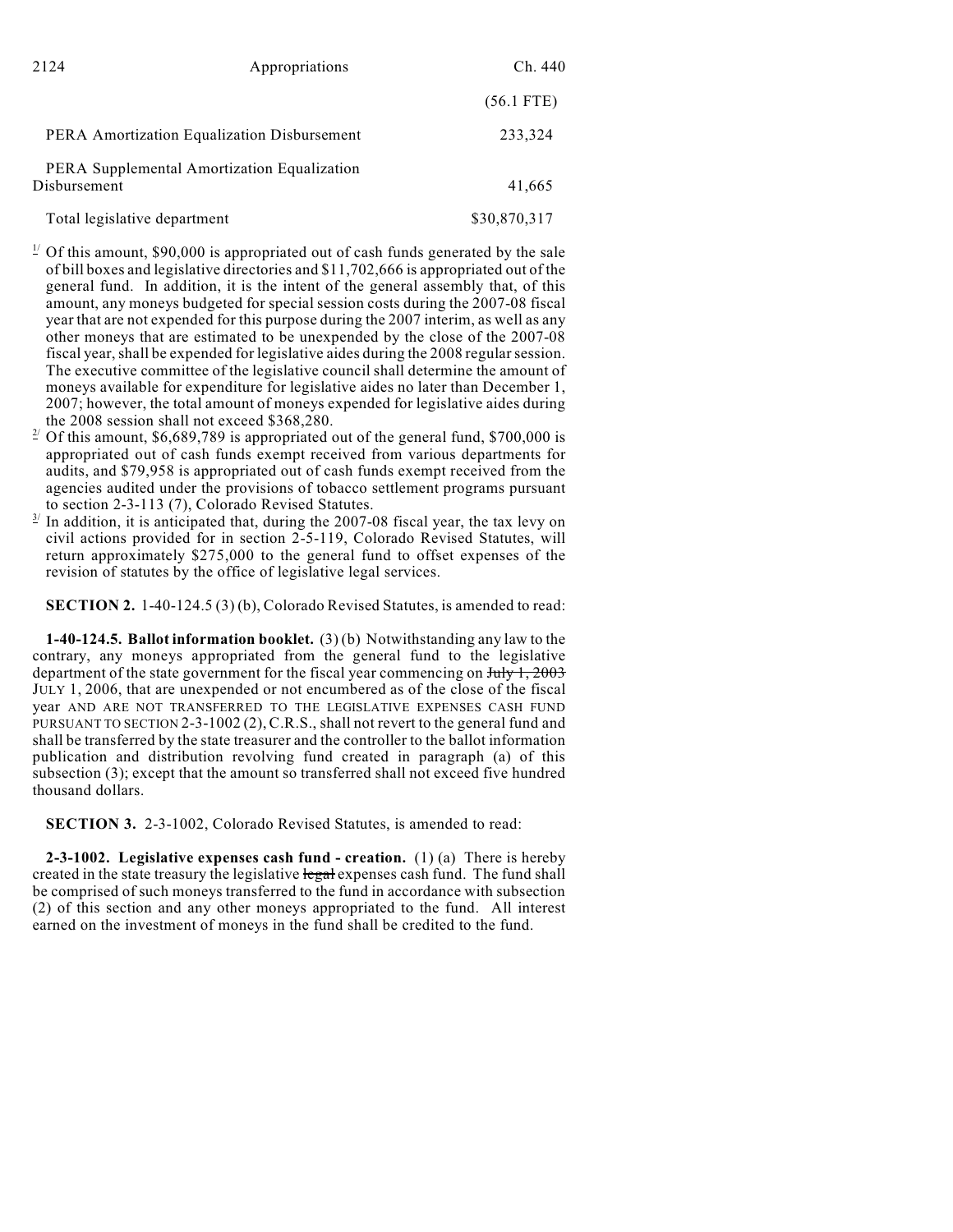(b) Moneys in the legislative  $\frac{1}{2}$  expenses cash fund are continuously appropriated to:

(I) The committee on legal services to pay the compensation and expenses of any legal counsel retained by the committee pursuant to section 2-3-1001 and to pay any necessary expense of such actions and proceedings for which such legal counsel is retained; and

(II) The executive committee of the legislative council to pay for qualified expenses of the legislative department of the state of Colorado if, after consulting with the chair of the committee on legal services, the executive committee determines that the amount of moneys to be so expended is not needed in the foreseeable future for any expenses of the committee on legal services specified in subparagraph (I) of this paragraph (b). For purposes of this subparagraph (II), "qualified expenses" means:

(A) Expenses relating to legislative aides; and

(B) Expenses relating to the necessary upkeep and furnishing of the chambers, antechambers, and committee rooms of the senate and the house of representatives, and of the office space assigned to and occupied by legislators, staff of the senate and the house of representatives, and staff of the legislative service agencies; AND

(C) EXPENSES RELATING TO ELECTRONIC VOTING EQUIPMENT IN THE CHAMBERS OF THE SENATE AND THE HOUSE OF REPRESENTATIVES, SUCH AS EXPENSES FOR ALL EQUIPMENT, SOFTWARE, AND PERSONAL SERVICES FOR THE DEVELOPMENT, INSTALLATION, AND MAINTENANCE OF SUCH ELECTRONIC VOTING EQUIPMENT.

(c) Any moneys credited to the legislative legal expenses cash fund and unexpended at the end of any given fiscal year shall remain in the fund and shall not revert to the general fund.

(2) Notwithstanding any law to the contrary, any moneys appropriated from the general fund to the legislative department of the state government for the fiscal year commencing on  $July 1, 2003$  JULY 1, 2006, that are unexpended or not encumbered as of the close of the fiscal year and are not transferred to the ballot information publication and distribution cash fund pursuant to section 1-40-124.5 (3) (b), C.R.S., shall not revert to the general fund and shall be transferred by the state treasurer and the controller to the legislative legal expenses cash fund created in subsection (1) of this section; EXCEPT THAT THE AMOUNT SO TRANSFERRED SHALL NOT EXCEED SIX HUNDRED THOUSAND DOLLARS.

**SECTION 4. Appropriation.** In addition to any other appropriation, there is hereby appropriated, out of any moneys in the methamphetamine abuse prevention, intervention, and treatment cash fund created in section 18-18.5-105 (1) (a), Colorado Revised Statutes, not otherwise appropriated, to the legislative department, for the fiscal year beginning July 1, 2007, the sum of three thousand eight hundred sixteen dollars (\$3,816), or so much thereof that may be necessary, for the implementation of this act.